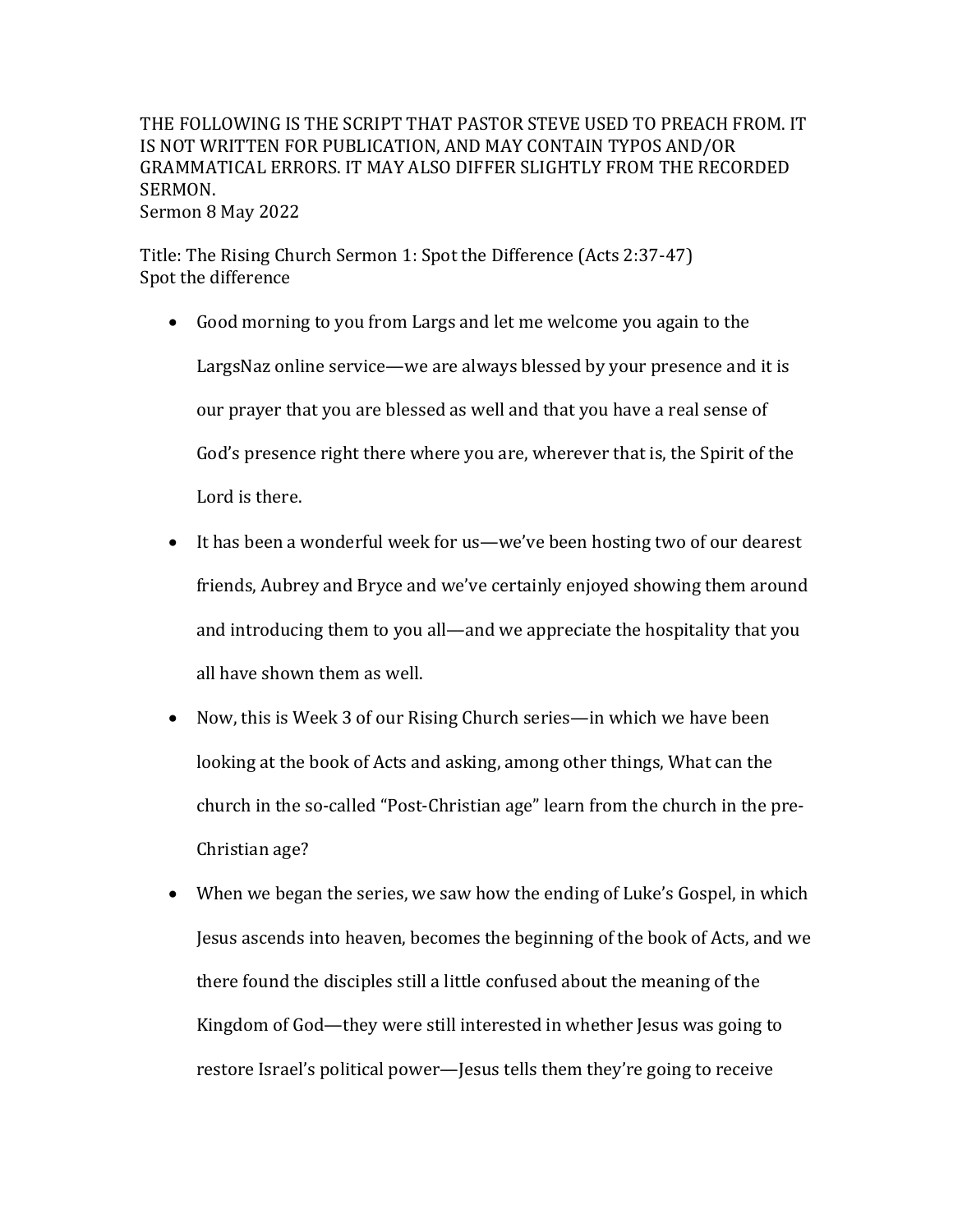power as he has promised—and then he is lifted up into heaven, leaving the disciples staring up into the sky—but two angels appear and basically ask "What in the world are you doing? You know what you're supposed to be doing—you're supposed to be waiting in Jerusalem"—we also noted the similarities between the ascension of Jesus and the ascension of Elijah $-$ Elijah had told his disciple Elisha that he'd receive a double portion of his Spirit if he saw him lifted up into the heavens, and Luke uses that reminder to let his reader—that's us-- know what may be coming for the disciples

- As we mentioned last week, what is coming for the disciples is what happens at Pentecost, when the disciples gather in Jerusalem as Jesus has told them to do, and the Holy Spirit descends upon them, filling them and enabling them to proclaim the gospel to all the Jewish pilgrims who had made the journey to Jerusalem from all over the world, speaking to them in their own native languages—most of them are amazed at this, but some mock the disciples and accuse them of being intoxicated before breakfast
- And then as we also saw last week, Peter steps up and raises his voice in response to them, giving a convincing and convicting speech about the place of Jesus as Messiah and Lord within the history of Judaism—referring back to the prophet Joel and to King David—we said that Peter's actions there at Pentecost were a mighty testimony to the way that Peter had been transformed by the Holy Spirit—from fear to boldness—we suggested that the Holy Spirit empowers Peter's PEG—his P-E-G—his personality, experience and Gifts—and specifically we saw how the Holy Spirit, the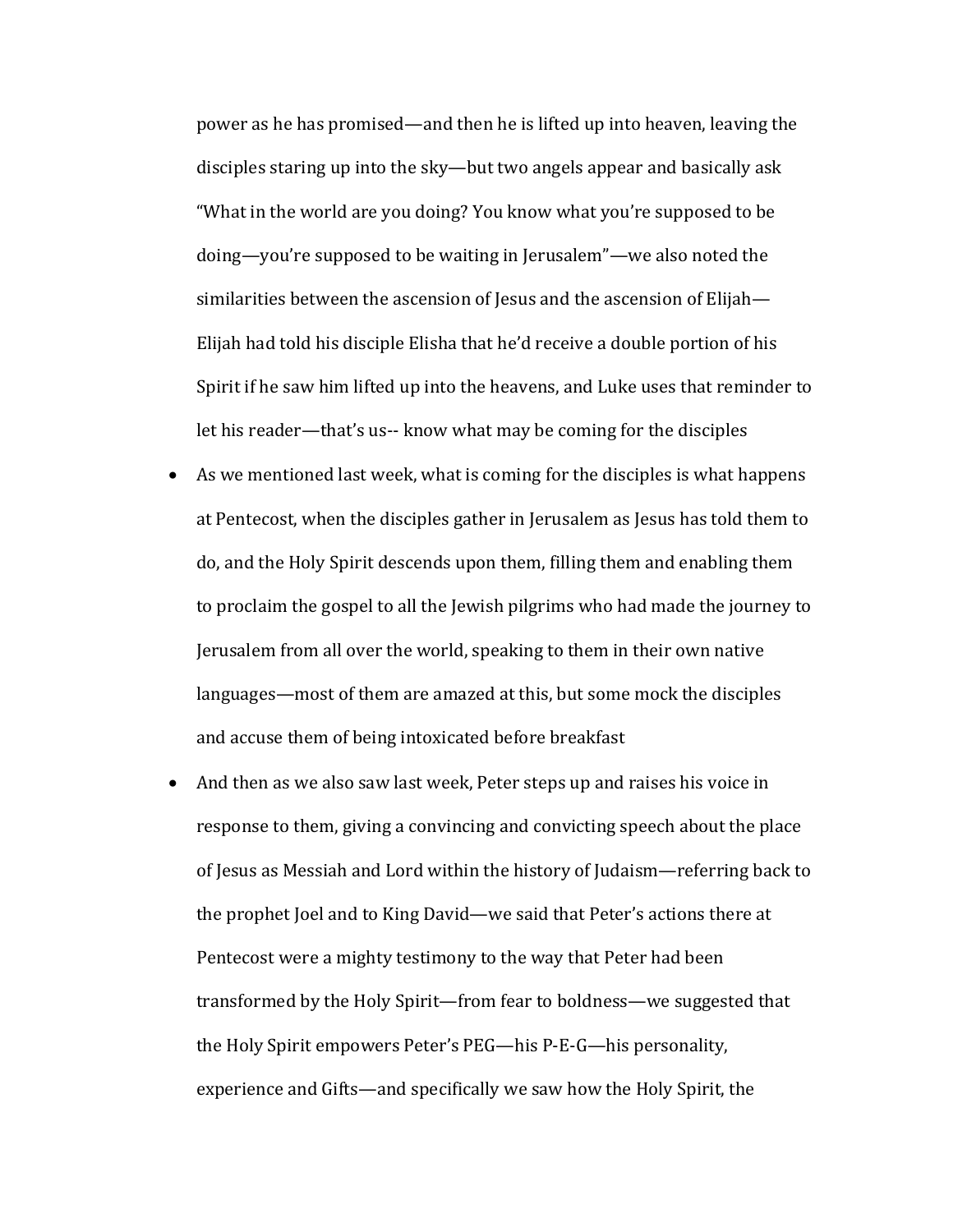Paraclete, changed Peter's ATTITUDE, his APTITUDE, and his ALTITUDE, and that the same Spirit that effected Peter's transformation can empower the church and individuals in it—even today—and so we talked about the power of the Holy Spirit to use our PEGs—our personalities, experience and gifts to change the world.

- This week I want to look again at Peter's response to those crowds at Pentecost, and we're going to move a little further in Chapter 2 of Acts and look at the next few verses, where Luke (now just a reminder that when I refer to Luke I'm referring to the author of Luke and Acts) –and Luke tells us what happens next—about the response to Peter's powerful speech at Pentecost
- But I want begin by first looking at the way that Luke has crafted his gospel and the Book of Acts—the way he has put them together—because Luke is a careful author—he doesn't just slap a bunch of stories together without paying attention to the WAY his words are constructed—you know I know some preachers whose sermons could use a little bit—or a lot for some of them—but they could use some of Luke's care and attention to what he is writing, because it's important—it's life-changing
- And one of the places that you can see Luke's skill and effort in putting Luke/Acts together is in the way that Peter's speech to the crowd here in Acts 2—the first sermon preached to a crowd in Acts--it has a sort of a twin in the first sermon that we hear preached to a crowd in Luke's gospel
- And I want to look at the similarities between the two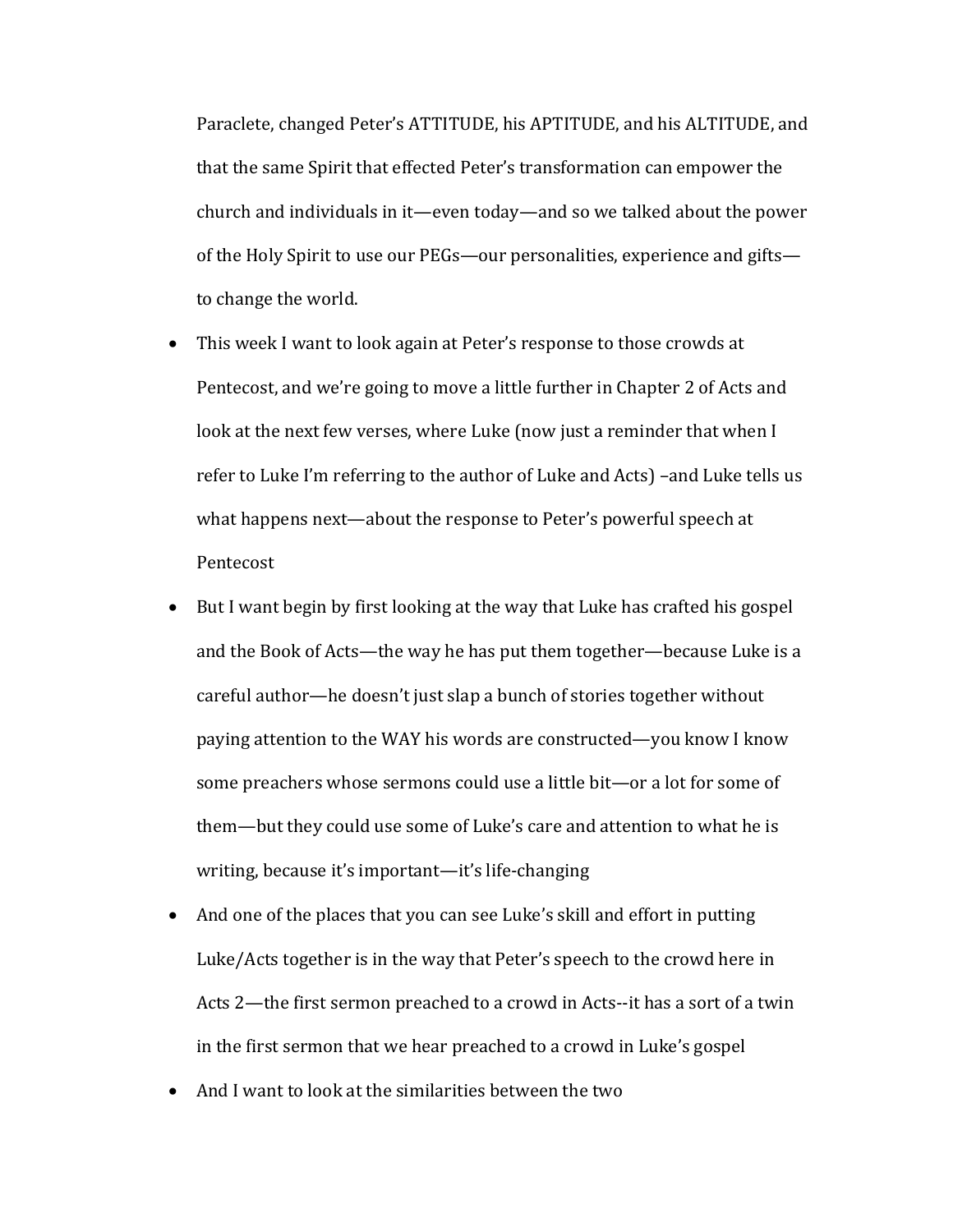- Because what Luke has done here in Luke and Acts is to set up a Parallel there are other parallels of course in the way Luke structures the two books—like the way that Luke refers to the 40 days before Jesus' ascension in Acts, reminding us of the 40 days Jesus spent in the wilderness in Luke—
- And so as we hear Peter's words in Acts we're reminded of ITB in Luke, and we notice what's similar and different
- and I think there's a lot to learn from the ways that they are similar
- But there is also much to learn, and some very important messages for us in 2022, in their differences—and that's why this sermon is called "Spot the Difference"—you remember those "spot the difference" games—or puzzles I guess they are—that you used to see when you were kids? I remember they used to put them in the kids section of the newspaper, where the comics were—there would be two pictures that at first glance looked the same, but when you really got to looking, when you really examined them closely, you found that there were many differences—and by the time you found all of them you realized that those two drawings were in fact very different—and the sermon of John the Baptist in Luke and the sermon of Peter here in Acts are not only similar, they are also different--and the difference makes all the difference between these two prophetic proclamations
- Now why do I say Prophetic?
- You may remember that when I have spoken about John the Baptist before, I have compared what he does in Luke to what Dr Martin Luther King calls the "prophetic voice"-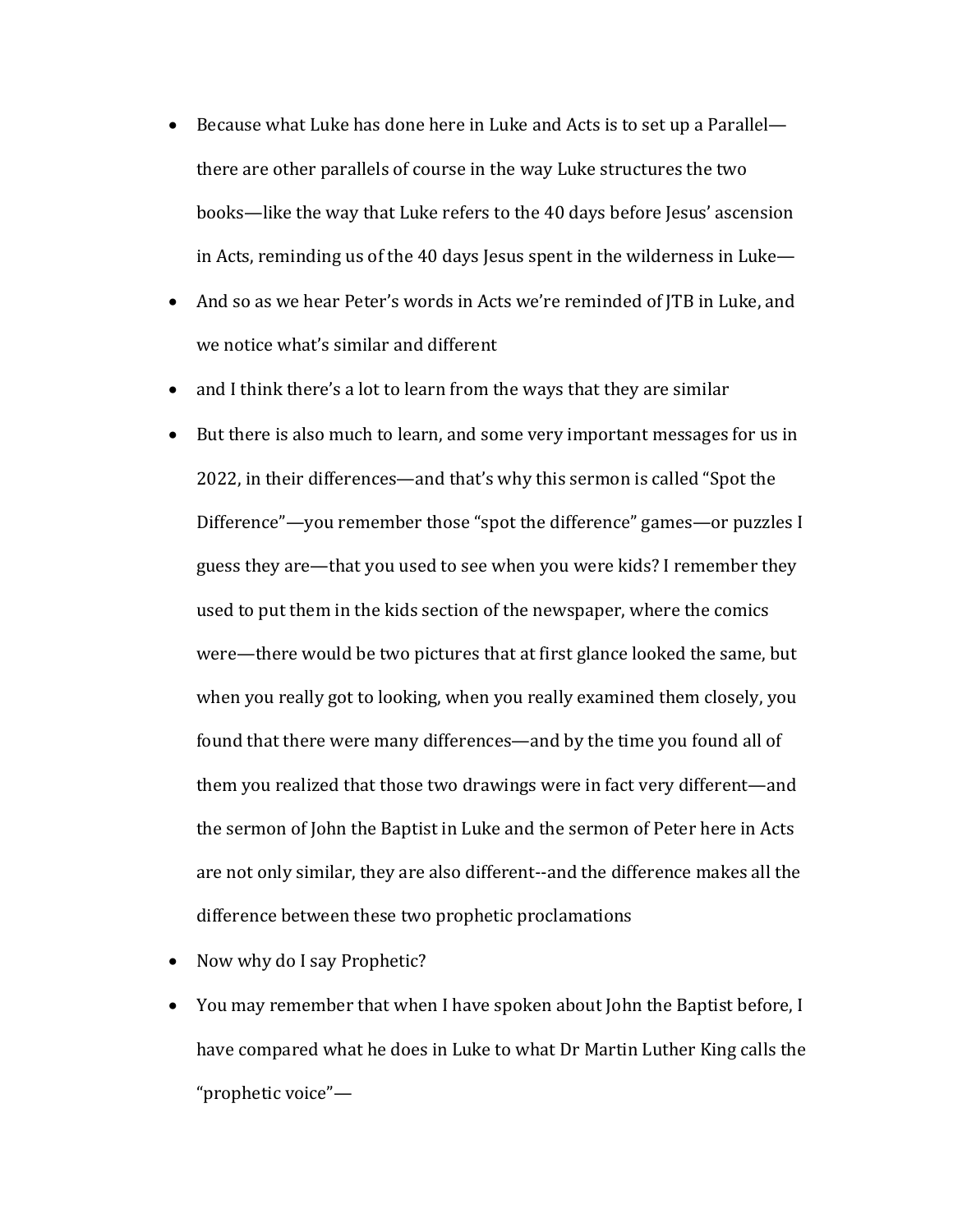- And using the "prophetic voice" –acting in the role of a prophet is not **simply** "telling the future," not MERELY forecasting what will happen, what is yet to come—but using the prophetic voice is calling for repentance and a change in behavior or a societal situation, and looking to God's wrath or reward what's coming depending on the response to the prophetic words—that what John the Baptist is doing there by the river in Luke's gospel
- And Peter is doing the same thing in the  $2<sup>nd</sup>$  chapter of Acts
- So let's look at these two proclamations—you have in your listening guide some of the key verses from each of them
- So let's set the stage: John the Baptist's sermon occurs early in the Gospel of Luke—after only 2 chapters that have told us that Jesus and John the Baptist have been foretold, and have been born and are growing up—and then we see JTB going all around the region around the Jordan, baptizing and preaching—so in the Gospel of Luke, John's words follow the coming of the Messiah into the world, the Son of God descending into humanity—and then we hear John preach
- In Acts, Peter's words follow the ascension and Pentecost—so Peter's words follow a description—one description, there are others-- of the descending of the Holy Spirit into humanity—into the Apostles in Jerusalem
- So there's the first similarity, these two sermons appear early in the narrative, following the appearance, the descending, of the **Son** in Luke, and the **Holy Spirit** in Acts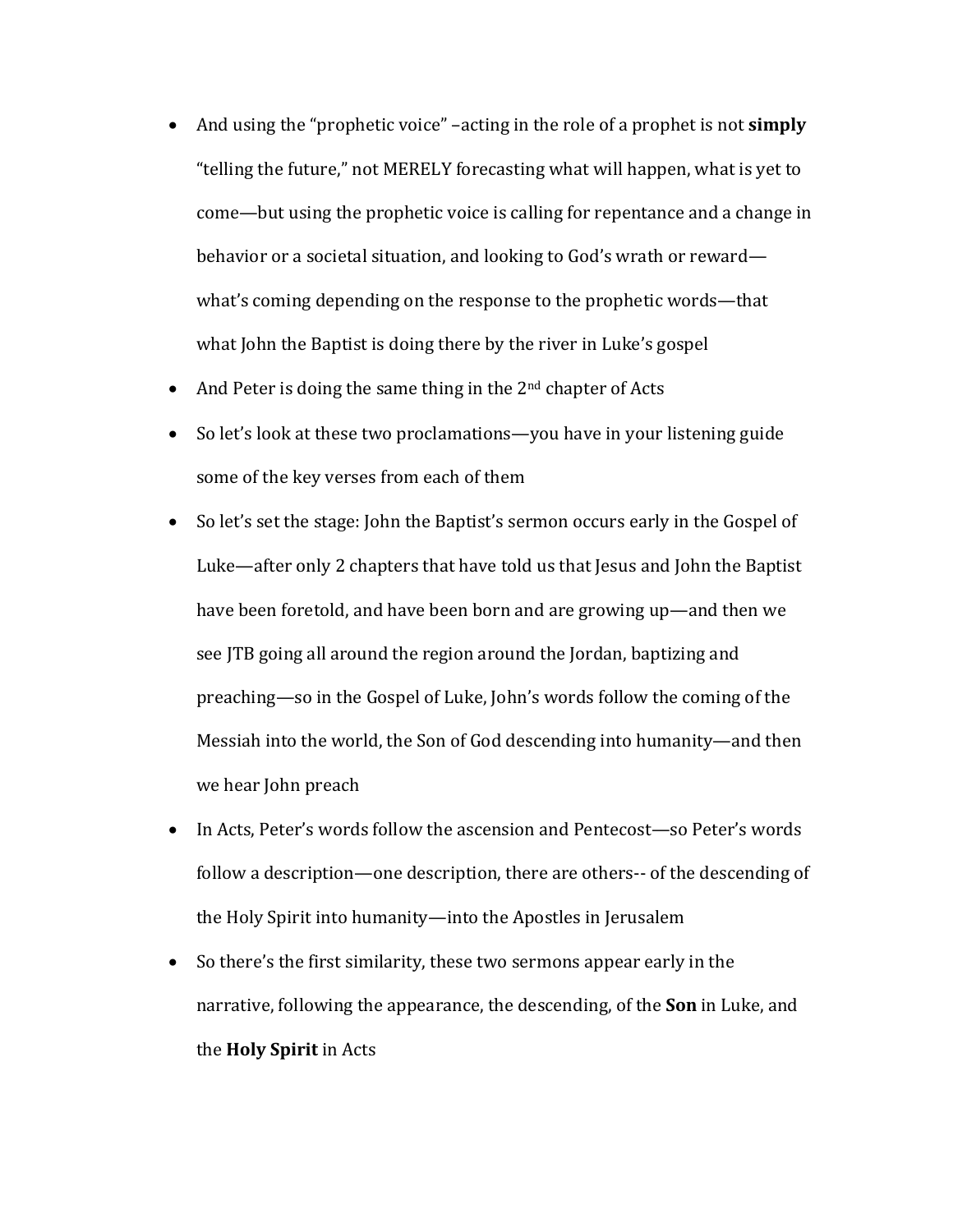- So, Peter is speaking after Pentecost to the crowd of Pilgrims who have come into Jerusalem—JTB speaks to the crowds who come into the wilderness and here's the second similarity—*both JTB and Peter are very tactful and careful with their words, being mindful not to offend them(!)*—no that's **not what happens at all**
- ITB, as you see in verse 7 on your listening guide, opens his sermon with "You Brood of Vipers" and goes on to tell the crowd they better get ready for God's wrath because they're like trees and God's axe is coming
- Peter is a little more measured—as he opens with "Men of Judea and all who live in Jerusalem, let this be known to you, and listen to what I say" there at the beginning—but he goes on to tell the crowd—Jesus was the Messiah, the Son of God, and you, with the help of the Roman Empire, you crucified him
- Peter doesn't call the crowd a brood of vipers, but his words are no less critical
- And so that's the second similarity, neither JTB nor Peter pander to their audience—they do not sugar coat the situation
	- $\circ$  And this is part of that "prophetic" function of what JTB and Peter are saying, they are clear in their assessment—they are "prophetic"
- But not only are the words of ITB in Luke and Peter in Acts "prophetic", but we see (here's a THIRD SIMILARITY) in each of them a reference to the prophets of the OT—Isaiah in Luke's gospel and Joel in Acts---Luke refers to Isaiah's words there in verse 6—and all flesh shall see the salvation of God and what does Peter tell the crowd in Jerusalem that they are witnessing? In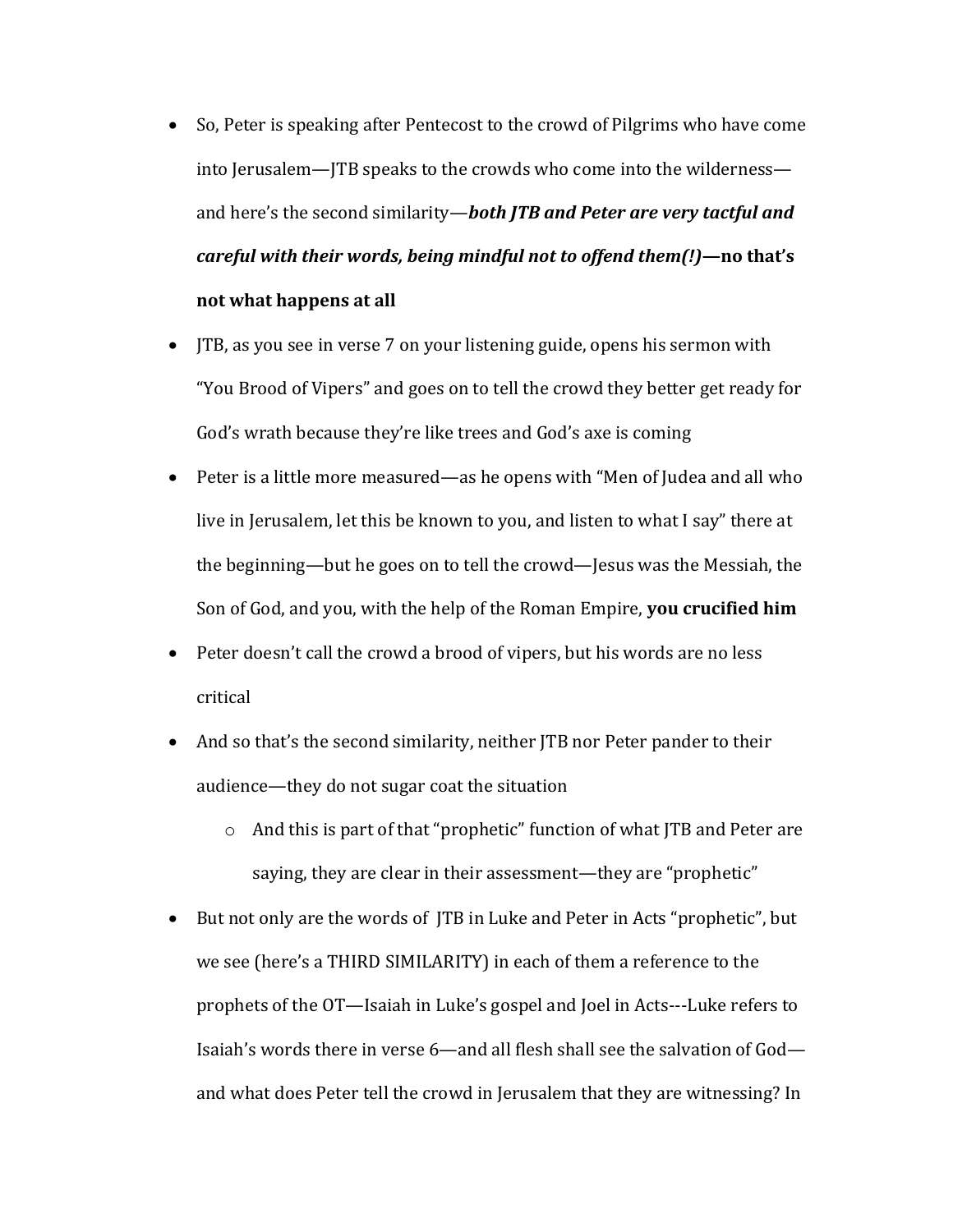the words of the Prophet Joel: **I will pour out my Spirit upon all flesh.** ... **(t)hen everyone who calls on the name of the Lord shall be saved.'** 

- It's almost as if JTB and Peter are singing from the same hymnbook something new is happening here in Acts, but it has a sense of continuity with Israel's history—and Peter's words have a connection to the prophet JTB, and the prophet Joel, and the prophet Isaiah, and the church today lives and breathes and works in that same stream of history—but I'm jumping ahead
- Now these next few similarities are also going to have important differences attached to them—ways in which Peter's post-Pentecost proclamation is like JTB's sermon in Luke, BUT also different—see if you can spot the differences
- Now, we're told in Luke that what JTB went around proclaiming was (you'll see it there in that first sentence)—a **baptism** of **repentance** for the **forgiveness** of sins (REPEAT)
- And what does Peter tell the crowd in Jerusalem in verse 38? Repent, and be baptized every one of you in the name of Jesus Christ so that your sins may be forgiven and you will receive the gift of the Holy Spirit
- Like JTB, Peter is proclaiming baptism, repentance and forgiveness
- But with a difference—baptism in the name of Jesus Christ—AND the gift of the HOLY SPIRIT
- Why didn't John mention that stuff? Because he is preaching BEFORE Jesus' ministry had begun, before the crucifixion, before the resurrection, before the ascension, before Pentecost when Jesus sends the Holy Spirit-the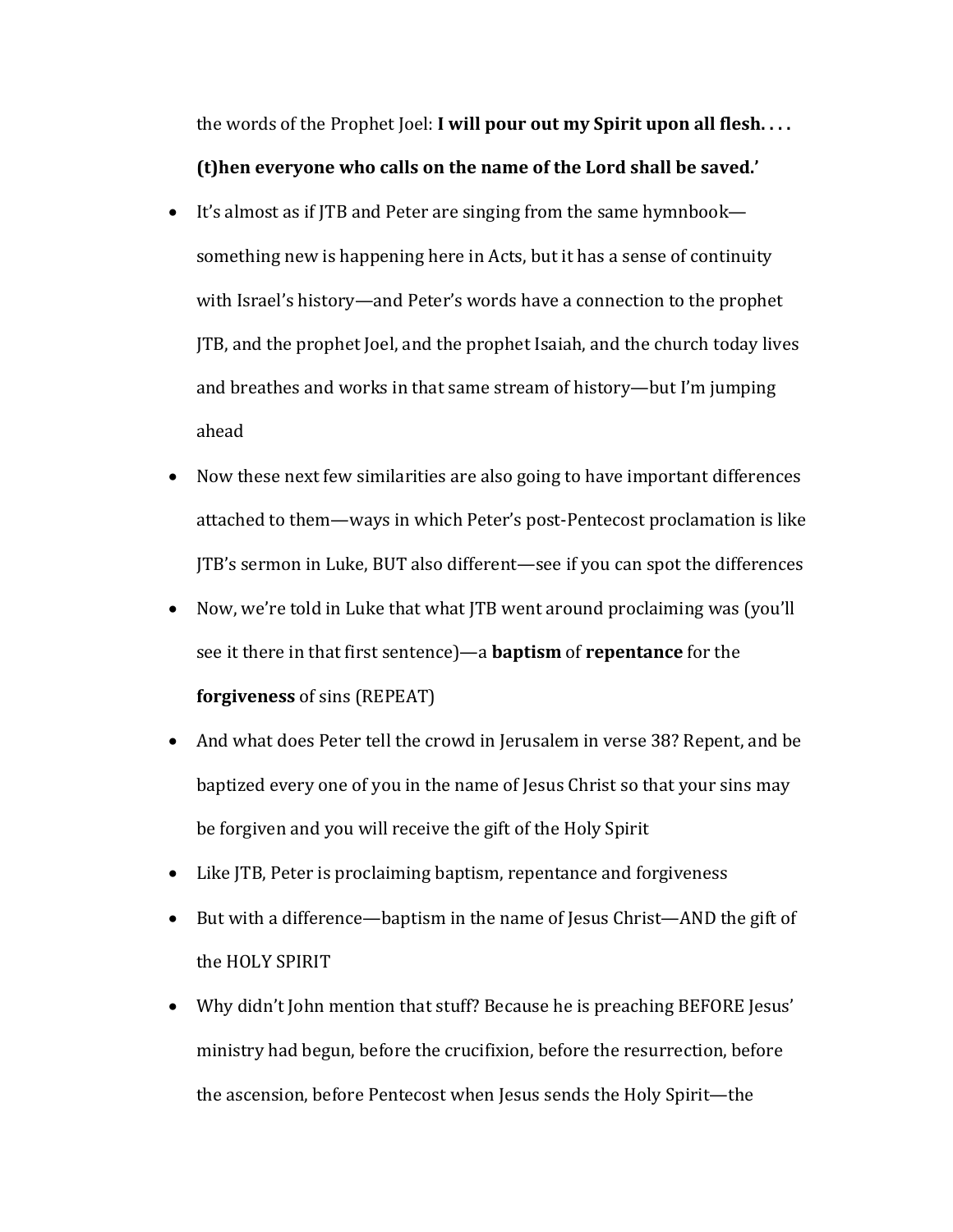Paraclete—but he predicts it—in verse 16: <sup>16</sup> John answered all of them by saying, "I baptize you with water; but one who is more powerful than I is coming; I am not worthy to untie the thong of his sandals. **He will baptize you with the Holy Spirit and fire**. . . . **John knows what is coming**

- But Peter, like the church today, is not like JTB who predicts the coming of Jesus and the Holy Spirit, he, like we, testifies not to what is going to happen, but what HAS HAPPENED, and so Peter can tell the crowd at Jerusalem—you know of his deeds of power, you know about the crucifixion and resurrection, you see what is happening here at Pentecost—and the reaction of the crowd in Jerusalem is similar to the reaction of the crowd that JTB speaks to
- In Acts we read (verse 37) Now when they heard this, they were cut to the heart and said to Peter and to the other apostles, "Brothers, what should **we do?"**
- Similarly, in Luke's gospel: And the crowds asked John the Baptist, "What then should we do?"
- We've seen Peter's answer to this question—repent, be baptized, be forgiven, receive the gift of the Holy Spirit—and Peter goes on to add in verse  $40-$ Save yourselves from this corrupt generation—that is, live differently
- This is the same kind of instruction that  $\text{ITB}$  gives—in verse 11 and following—if you have food, share it with the hungry-- if you've got 2 coats, share one of them
- I'm reminded of a story my Dad tells about two farmers who were best friends and one of them asks the other, he says, "Jed, if you had two Cadillacs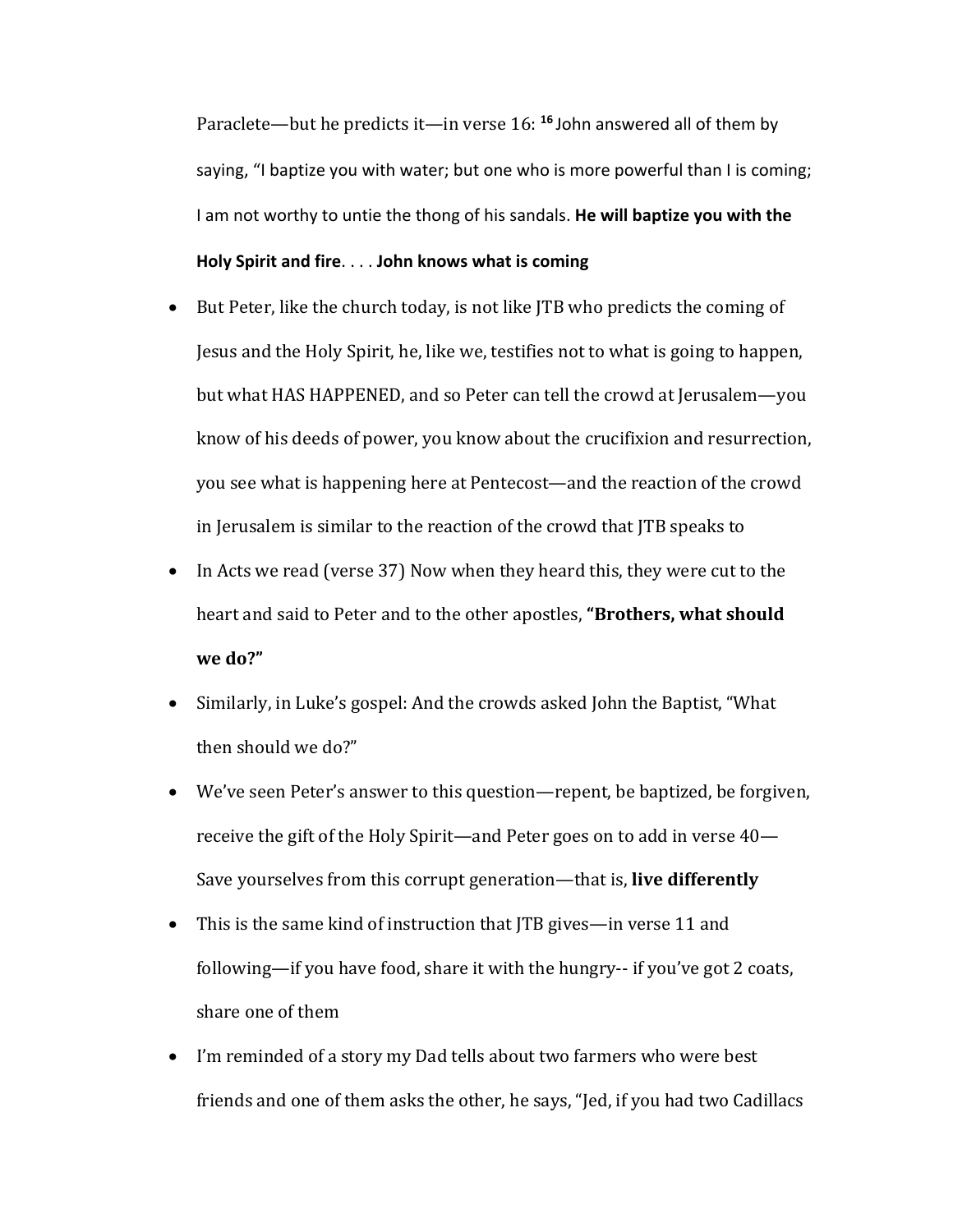would you let me drive one of them?" And Jed says, "Clem, you are my oldest and dearest friend—you know if I had 2 Cadillacs I'd let you have one of them—and then Clem says, "Well, if you had two mansions, would you let me live in one of them?" and Jed says, Clem, you're my dearest friend, my boon companion, you know I'd give you one of my mansions to live in—so Clem thinks about that thing for a minute or two and then he says, "Jed—if you had two pigs. . ." and Jed says "Clem you just stop right there, now—you KNOW I got two pigs."

- Oh it's easy to be hypothetical isn't it—to give away what we don't have—but John the Baptist and Peter challenge the crowds to live differently
- Both JTB and Peter are saying to their audiences that the way you live after repenting and being forgiven is different from "this corrupt generation"
- And what happens after the question "what should we do?" is answered?
- Well, in the gospel of Luke we see that (in verse 21) all the people are baptised, including Jesus, on whom the Holy Spirit descends like a dove—and what happens in Acts?
- Verse 41, those who welcomed his message were baptised, and these who are baptised become the body of Christ, on whom the Holy Spirit descends just like it did on Jesus in the gospel of Luke (see I told you Luke pays attention to the way he writes this thing)
- Now, I want to look at verse 40 of the Acts passage—and think about the relationship between Peter and those he's addressing, we're told: 40 And he testified with many other arguments and **exhorted them**,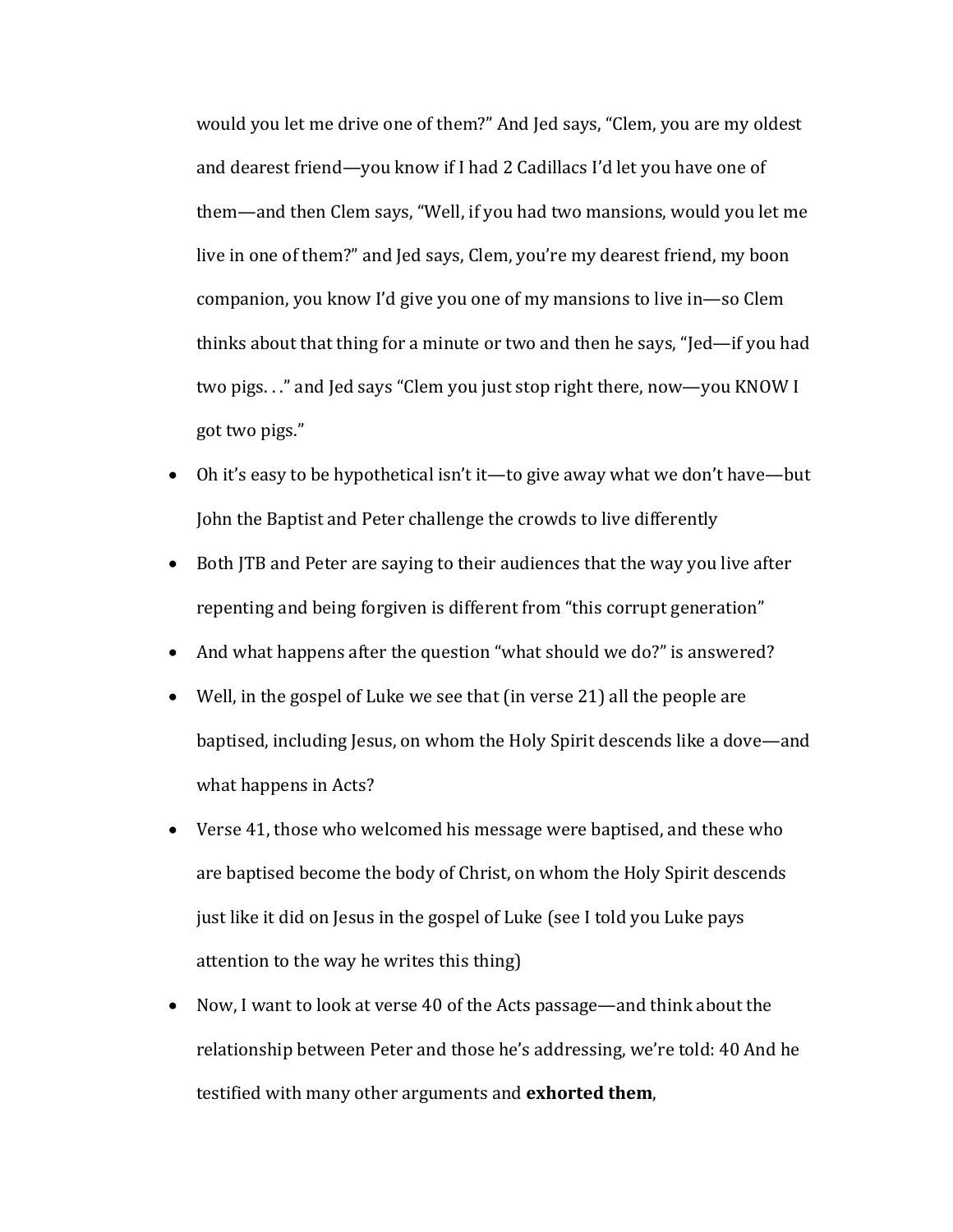- Now look at the passage from Luke's gospel, verse18--<sup>18</sup> So, with many other **exhortations, JTB** proclaimed the good news to the people.
- That word exhort, and exhortation—the Greek root word there is parakaleó
- It means to call on for support, or to support, to encourage, to stand beside, to comfort, and one of the words used in the New Testament for the Holy Spirit is the "paraclete"—the comforter—you may know that old hymn—O spread the tidings round, wherever man is found, the Comforter has come
- What does this tell us about the way Peter and JTB interact with the people they've called to repentance and forgiveness? Do they continue to berate them and continually remind them of their guilt and their sinfulness? Nothey exhort them, they encourage them, they stand beside them and support them—led by the Spirit, the paraclete—the Comforter
- how often do we today hear preaching that continually hammers people with guilt and fear and wrath and hellfire and damnation—preaching that isn't GOOD NEWS—and church, if the message we're preaching isn't good news, then it ain't the gospel—yes Peter and John begin with harsh truths about the need for repentance and forgiveness—but they don't stay there, they both parakehlayo --exhort, comfort, encourage, stand up for, those to whom they've brought the gospel
- Of course, today we also hear those who preach forgiveness without repentance—the gospel that  $ITB$  and Peter preached, and that the church should be proclaiming is, as we've heard, a gospel of repentance AND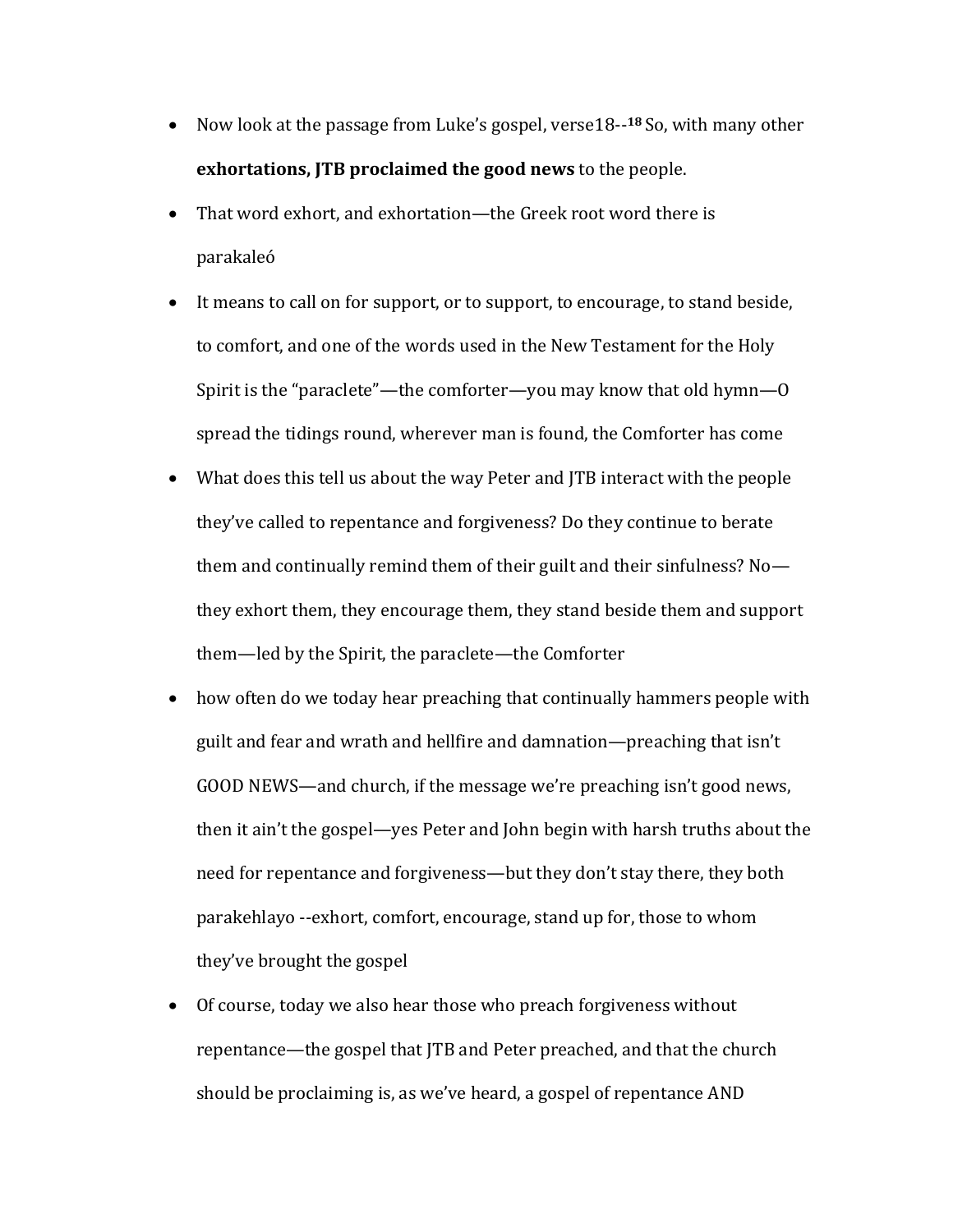forgiveness, BOTH an admonition to live differently from "this corrupt generation" AND a gospel that provides exhortation, support, encouragement and comfort

- Now finally, let's back up and look at the full picture of what happens here after Peter's proclamation at Pentecost in our scripture for today)—it contains a SILVER BULLET FORMULA for revival, by the way:
- Take a look at what happens in verse 41 --<sup>41</sup> So those who welcomed his message were baptized, and that day about three thousand persons were added. and then in the last sentence—verse 47--And day by day the Lord added to their number those who were being saved.
- And day by day the Lord added to their number those who were being saved—3,000 on that first day—now why did this happen?
- Was it because the Apostles wrote up an effective mission statement? Because they funded a new building program, found an attractive location in an area with a promising demographic? Invested in new lighting and sound system, and the latest presentation technology? Began a cool young people's ministry? Updated their music? Had a slick online livestream and social media presence? No—and there's nothing wrong with any of these things but they are not the primary difference-makers.
- Why did the early church see such immediate and incredible development?
- Because they were empowered by the Spirit, and the apostles embraced that power to work many signs and wonders—they did not ask whether they were capable, or whether it was feasible—and what do we find the church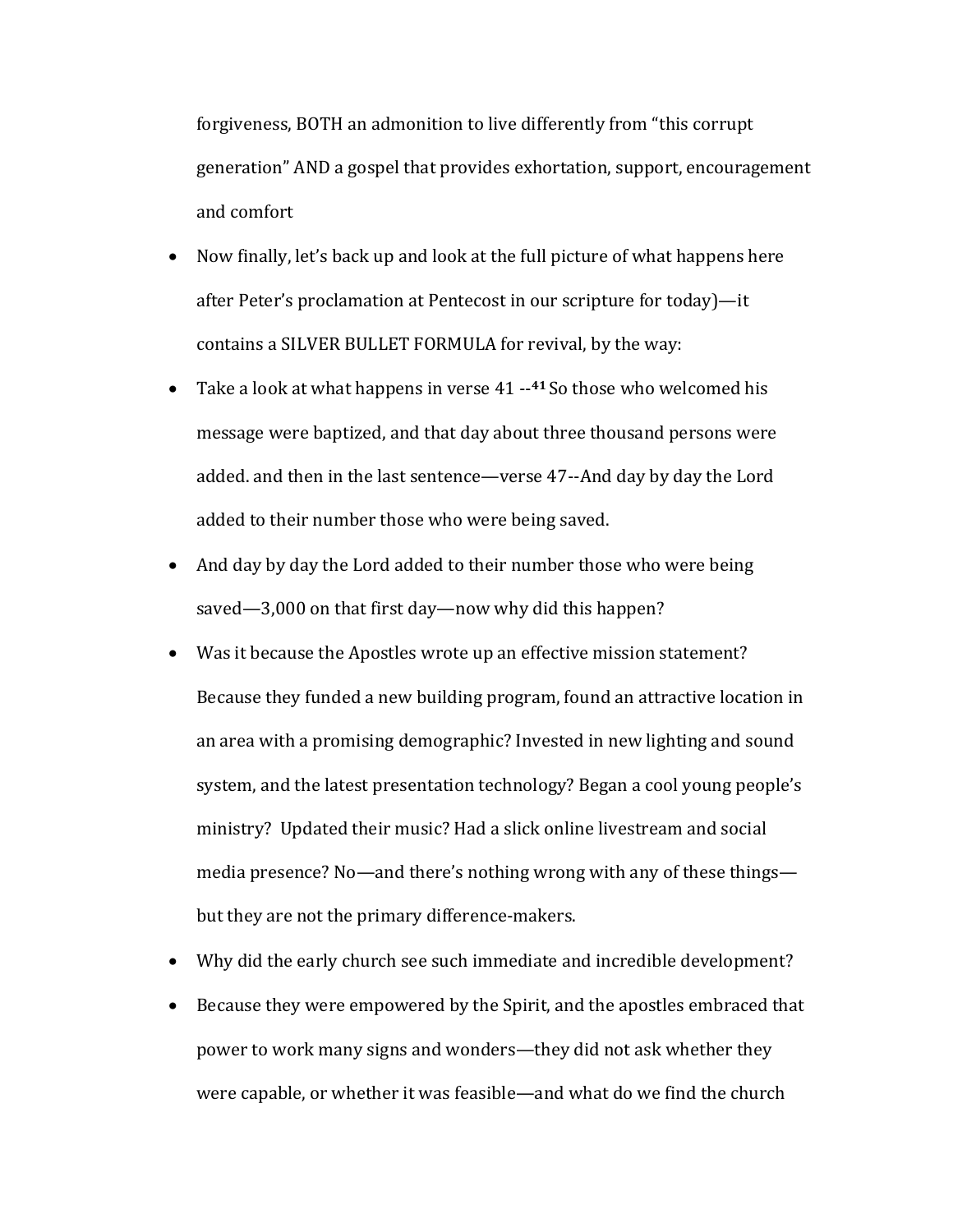doing—the people who made it up? What are the components of this remarkable church growth program? We asked this question and we used this passage to guide our discussions at the church board's Vision meeting last Saturday

- And here's the answer: They devoted themselves to the apostles' teaching and fellowship, to the breaking of bread and the prayers. Day by day, as they spent much time together in the temple, they broke bread at home and ate their food with glad and generous hearts, <sup>47</sup> praising God and having the goodwill of all the people.
- They followed the apostles teaching, they fellowshipped together, they broke bread together, they prayed together, they spent time in the temple, they ate in each others' homes and were glad and grateful, and they praised God and had goodwill of all people
- It doesn't sound groundbreaking, does it? These are ideas that don't sound like they'd sell too many books about church growth—I mean, what's so great about all that?
- But what if we took them seriously? What if we were intentional as a church and said here's what we are going to do:
	- $\circ$  follow the apostles' teaching
	- $\circ$  fellowship together
	- $\circ$  break bread together/eat with each other—share a table
	- $\circ$  have glad and generous hearts
	- o pray together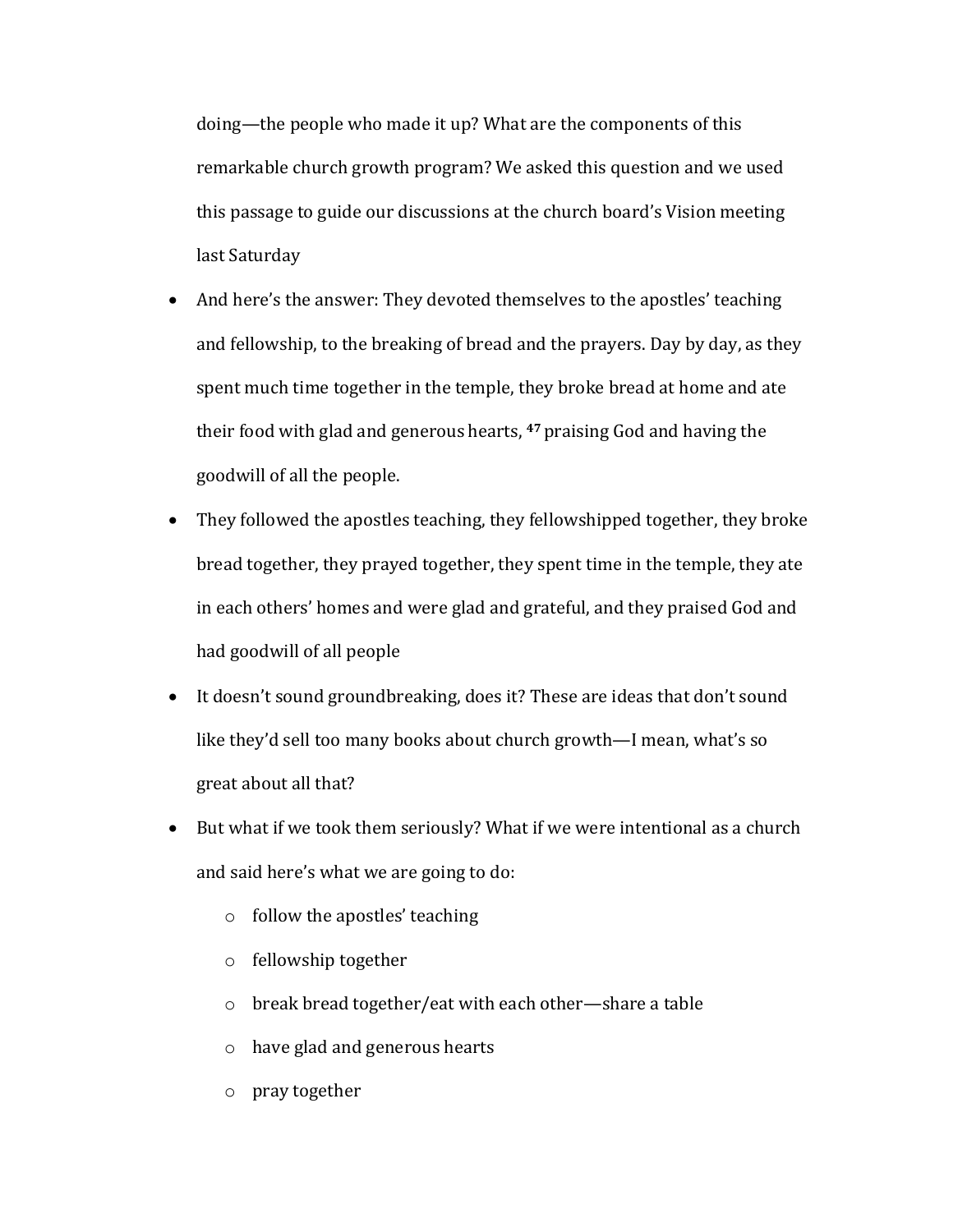- $\circ$  spend time in the temple (at church)
- $\circ$  praise God and have goodwill of all the people
- I don't think we could do much better as a church than to say we're going to do these things because we want to follow the example of the early church
- I think we ought to try them, don't you? In fact, I think we're already doing them and we ought to KEEP doing them. Largs Church of the Nazarene and churches all over this country and all over the globe ARE doing these things and wherever they are, they are changing the world—transforming lives and God is blessing their efforts tremendously
- Oh-- but I skipped over a couple of verses that sometimes make people uncomfortable: verse 44 there
- 44 All who believed were together and had all things in common; <sup>45</sup> they would sell their possessions and goods and distribute the proceeds to all, as any had need."
- Now I'm going to just tell you that this is NOT a Biblical defense of socialism or communism or any other political -ism. It is **much** deeper than that. What it is, is a description of the radical call of Jesus to his followers—to deny themselves, to take up their cross and follow him
- When we read "they had all things in common"—that "in common" means simply this, that they considered nothing—nothing-- as "set aside" for themselves alone—everything was available to meet the needs of others and to further the work of the Kingdom—all that they were, all that they could do, and all that they had, was offered up as it was needed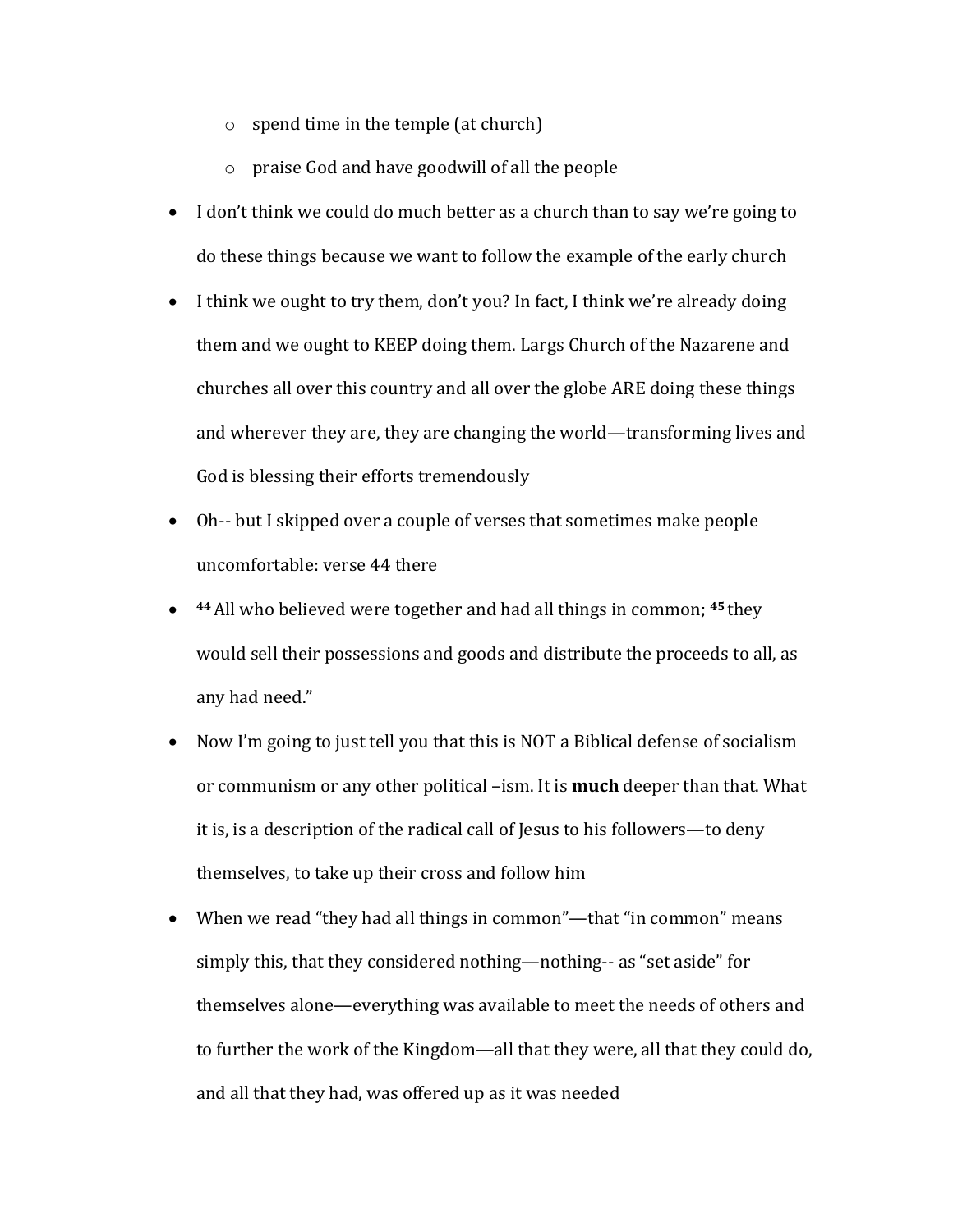- can you imagine what would happen if we—the church in  $2022$ —not just LargsNaz but the larger body of believers-- can you imagine what would happen if we recaptured that sense of freedom, that sense of trust in God's provision—knowing that we when we say, "it's all yours" to God, we are part of a body of believers that becomes a source of abundance to all of its members—it is a miraculous thing, and it runs counter to the perspective of a world that tells us to hold on to what we've got or someone might take it from us—it is a perspective that says "I am crucified with Christ, a living sacrifice, emptied out for the sake of the Kingdom"—a Kingdom in which every one of us is given access to immeasurably more than we could ask for or imagine.
- It IS an almost unimaginable idea.
- But how do we do that? I think that we see how to do that in the early church—not necessarily with complex strategies and marketing schemes, but by living lives that are empowered by the baptism of repentance and forgiveness, led by the Holy Spirit—the steps are simple, and I believe God will be faithful to us as we are faithful to Him—and as we are we will see the Spirit continue to move in Largs Church of the Nazarene, we'll see the fires of revival in the churches in this town and among the people--families and individuals in this town, up to Skelmorlie and Wemyss Bay, to Ardrossan, throughout this country and into all the world
- Why did the church in Acts have such a tremendous impact on the lives of so many people? Because it offered a real alternative to the "corrupt generation"